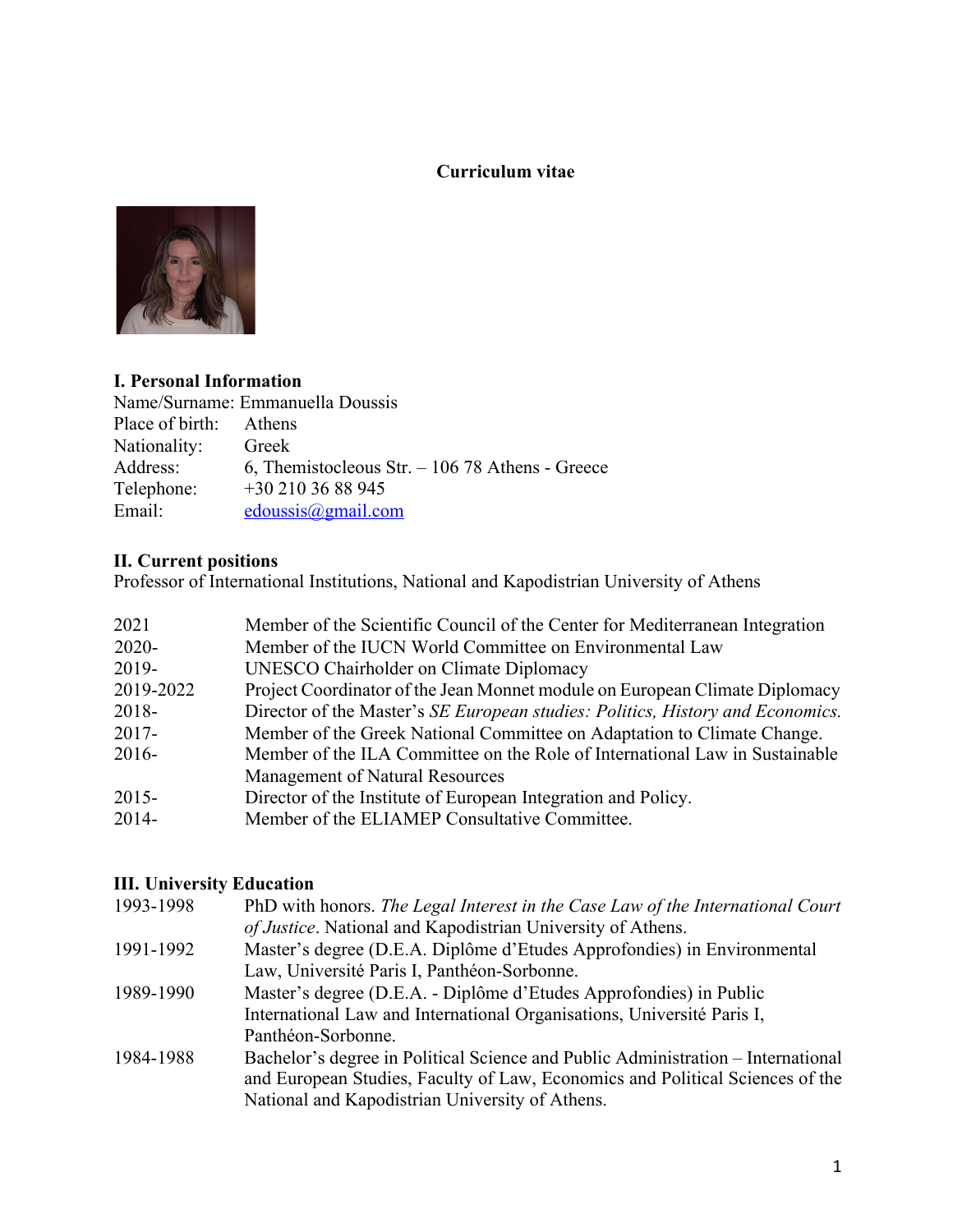#### **IV. Academic research and teaching activities**

| 2020     | Coordinator of the Athens Council of Europe Simulation on the role of Education in              |
|----------|-------------------------------------------------------------------------------------------------|
|          | protecting Cultural Heritage from Climate Change organized in cooperation with the              |
|          | Greek Ministry of Education under the auspices of the Greek presidency of the CoE               |
| 2019     | Project Coordinator of the Jean Monnet module on European Climate Diplomacy co-                 |
|          | funded by the European Commission Erasmus +.                                                    |
| 2019     | Visiting professor, Faculty of Law and Political Science, University of Aix-Marseille.          |
|          | Lectures on the EU External Environmental Competence, on the Law of Maritime                    |
|          | Delimitation and on Effectiveness of International Environmental Law.                           |
|          |                                                                                                 |
| 2019     | Project Coordinator of the NKUA TEDx.                                                           |
| 2015     | Coordinator of the Athens EU Model (university students' simulation of the European             |
|          | Commission and the Council of the EU).                                                          |
| 2018     | Coordinator of the Athens EU Model Junior (high school students' simulation of                  |
|          | European institutions).                                                                         |
| 2018     | Coordinator of the research program "Investments and Protection of the Environment              |
|          | in Southeast Europe".                                                                           |
| 2015     | Project coordinator of the Jean Monnet module on Moving the EU forward, co-funded               |
|          | by the European Commission Erasmus $+$ (2015-2018).                                             |
| $2015 -$ | Lectures in the Athens Summer School on European Climate Diplomacy.                             |
| 2018     | Visiting Professor, Law School, University of Grenoble, France. Lectures on                     |
|          | International Climate Change Law.                                                               |
| 2017     | Visiting Scholar, Law School, University of Geneva, Switzerland.                                |
| 2017     | Coordinator of the research program "Observatory of South East European climate                 |
|          | change policies and politics" on the environmental policy outputs and outcomes                  |
|          | reported in South East European Countries, funded by the National and                           |
|          | Kapodistrian University of Athens, Research Programme Kapodistrias.                             |
| 2016     | Coordinator of the research program EnvCOPs platform, an open-accessed                          |
|          | platform (www.envcops.eu) available in English and Greek, which codified the                    |
|          | international and regional environmental agreements in which the EU is a party,                 |
|          | funded by the National and Kapodistrian University of Athens, Research                          |
|          | Programme Kapodistrias.                                                                         |
| 2016     | Summer school on Environmental Governance. Introductory lecture on the                          |
|          | Evolution of Environmental Governance. KOUFA foundation (Salonica).                             |
|          | 2014-2016 COST Action IS1105 NETwork of experts on the legal aspects of MARitime SAFety         |
|          | and security (MARSAFENET), Working Group 4: protection of fragile and semi-                     |
|          |                                                                                                 |
|          | enclosed seas.                                                                                  |
| 2015     | Visiting Professor, Law School, University of Grenoble, France. Lectures on                     |
|          | International Organizations' Responsibility and International Law of the Sea.                   |
|          | 2013-2014 Participation in the FP 7 research project SIDERI (Strengthening the International    |
|          | Dimension of Euro-Argo Research Infrastructure. Project coordinator: INFREMER                   |
|          | - Institut Français de Recherche pour l'Exploration de la Mer). Hellenic National               |
|          | Centre for Marine Research. In charge of delivering a report on the institutional               |
|          | framework for the conduct of scientific marine research in the Eastern                          |
|          | Mediterranean, specializing in the deployment of Argo floats.                                   |
|          | 2009-2014 Assistant Professor, Faculty of Political Science and Public Administration, National |
|          | and Kapodistrian University of Athens.                                                          |
| 2014     | Visiting Fellow at the European University Institute in Florence.                               |
|          |                                                                                                 |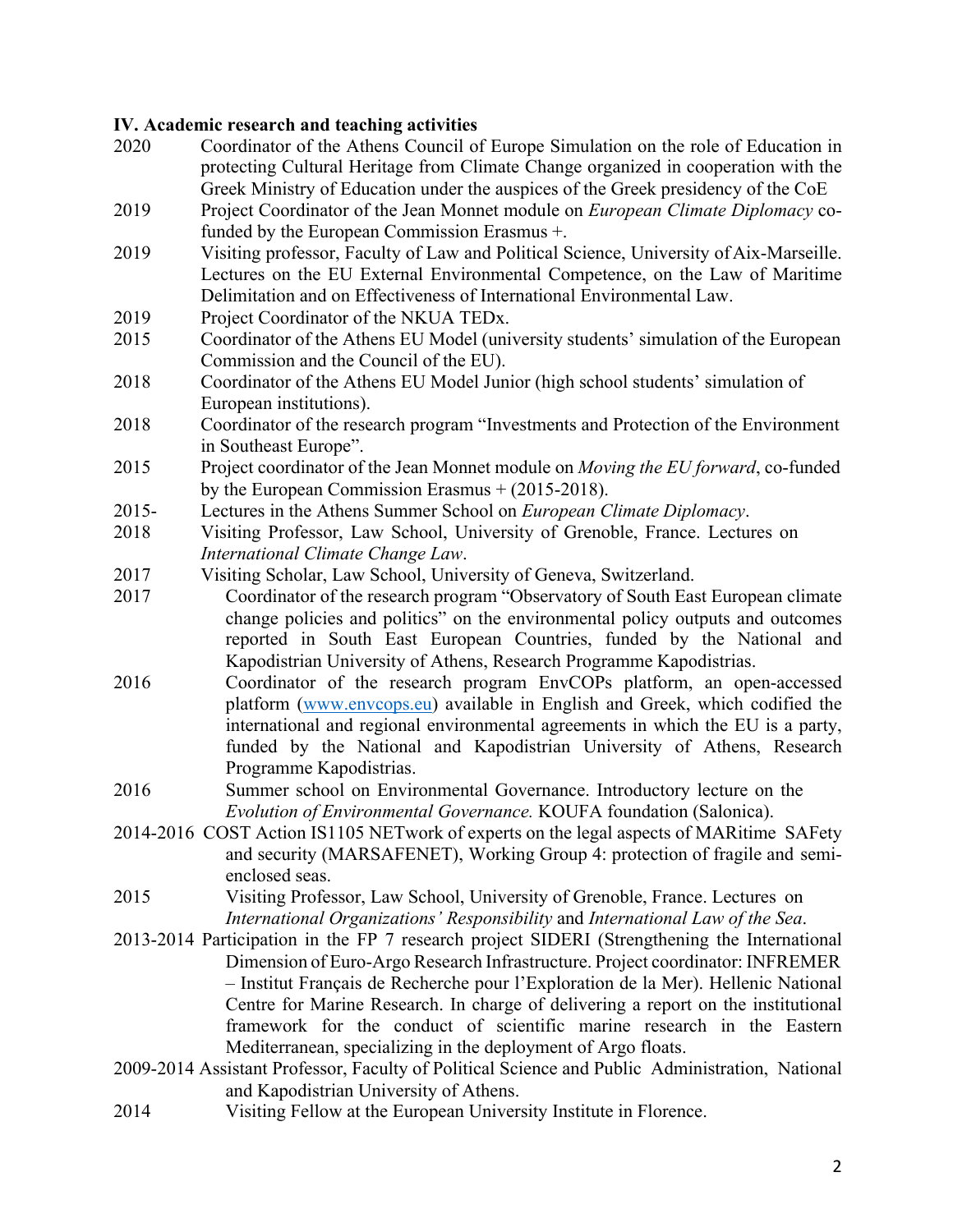- 2013 Visiting Professor, School of Law and Political Science, University of Bourgogne, France. Lectures on International Justice.
- 2012 Visiting Professor, School of Law and Political Science, University of Bourgogne, France. Lectures on the International Law of the Sea.
- 2005 IKY Foundation of State Scholarships, Evaluator.
- 2002-2009 Lecturer, Faculty of Political Science and Public Administration, National and Kapodistrian University of Athens.
- 2000- Coaching of university teams for participation to moot courts (Jessup International Moot Court Competition 2010 and 2011) United Nations models (MUN) in Greece (ThessISMUN since 2002, Athens EU model, Rhodes MUN etc.) and abroad (Harvard MUN, Geneva MUN, ScottMUN, OxiMUN, EU model in Maastricht and The Hague etc.).
- 1997-2001 Adjunct lecturer, Faculty of Political Science and Public Administration, Nationaland Kapodistrian University of Athens.
- 1999-2001 Project coordinator Reform of the post-graduate programme on European  $\&$ International Studies, Department of Political Science and Public Administration of the National and Kapodistrian University of Athens.
- 1997-1999 Evaluator in the framework of the Ecos-Ouverture programme Inter-regional cooperation between local authorities in the EU and Central and Eastern Europe.

#### **V. Other Professional Experience**

- *Ad hoc* referee for Routledge, and for the Journals: *Environmental Politics, Marine Policy*, *Energy Policy* and the *International Journal of Public Law and Policy.*
- 1997-1999 Senior expert (Brussels, Paris, Budapest). Scientific Expert of the European Commission, General Directory XVI and I-within the framework of the programme Ecos-Ouverture. Evaluation of projects, organisation of meetings with project administrators, organisation of informative workshops.
- 1994-1996 Consultant to the Minister of the Aegean (Athens, Greece).
- 1994 Research associate, University of the Aegean, Programme "Aegean Archipelago".
- 1993-1994 INSULA (Paris, France). Research assistant NGO INSULA International Scientific Council for Island Development residing with UNESCO. Participation in numerous activities concerning the sustainable development of small island States. Participation in international conferences, as well as in the General Assembly of UNESCO. Preparation of propositions for the implementation of agenda 21 in small island States.
- 1992-1993 UNESCO (Paris, France). Stagiaire, Division of Ecology Sciences. Participationin the research group on the legal aspects of the biosphere's reserve network.

#### **VI. Languages**

Fluent in Greek (native language), French, English. Good knowledge of Italian.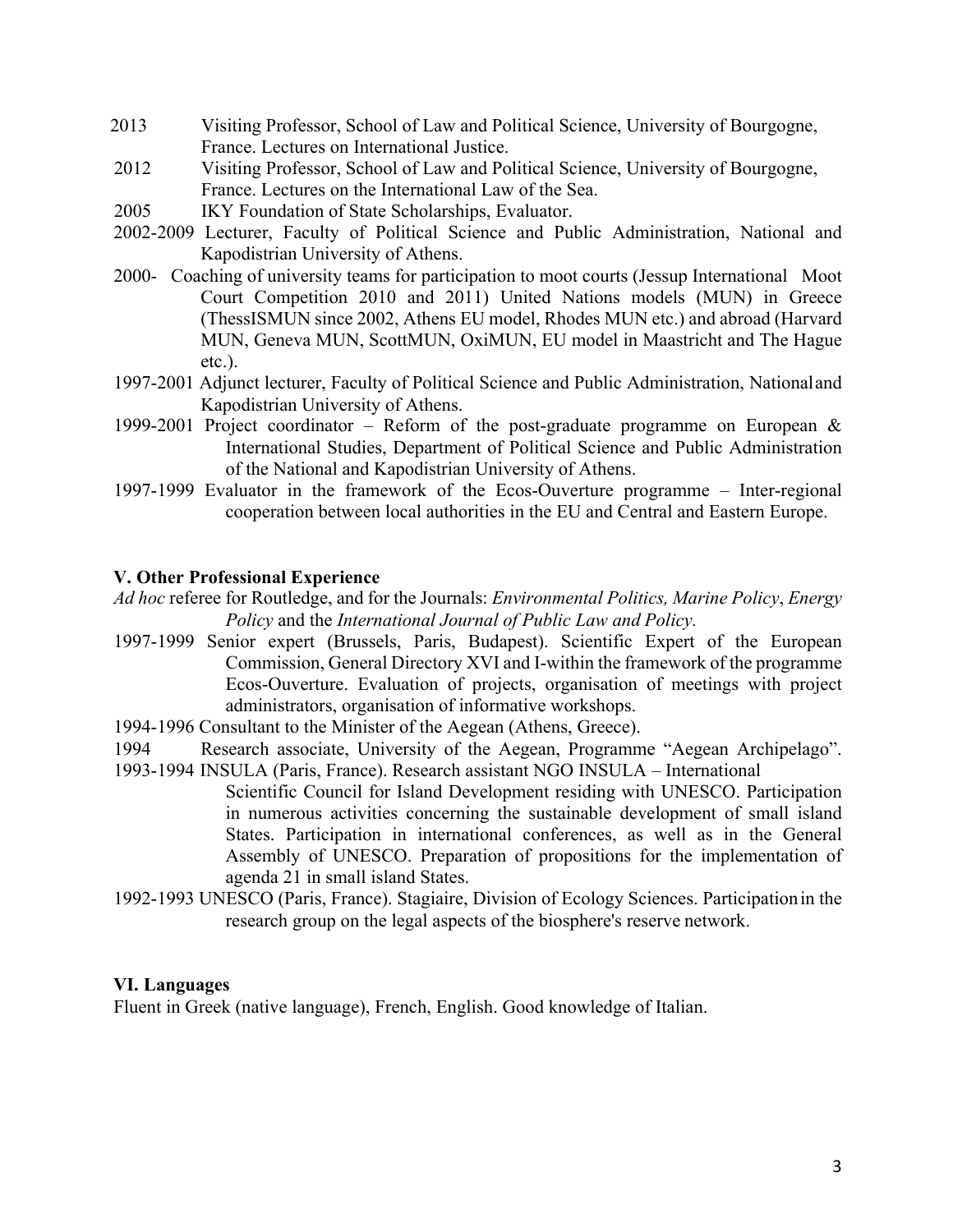## **VΙΙ. Publications**

**A. Books**

1. *International Law and Diplomacy of Climate Change. The role of International Law in effectively managing Climate Change,* Nomiki Vivliothiki: Athens, 2020, 240 ps (in Greek).

- 2. *Enjeux et perspectives : droit international, droit de la mer, droits de l'homme, Liber Amicorum Haritini Dipla* (co-editor with : L. Boisson de Chazournes, G. Andreone, A. Zervaki), Pedone, Paris, 2020.
	- 3. *Climate Change: Facts and Dilemmas*, Papadopoulos: Athens, 2017, 125 ps (in Greek).
	- 4. *Global Environmental Governance in Crisis,* Papazissis: Athens, 2014, 350 ps (in Greek).
	- 5. *The United Nations – International Responsibility and Peace Operations*, Sakkoulas: Athens - Thessaloniki, 2008, 312 pages (in Greek).

6. *Sixty years from the Creation of the United Nations* (ed. with prof. H. Dipla), Sideris: Athens, 2007, 144 pages (in Greek).

7. *State Responsibility for Internationally Wrongful Acts* (with prof. C. Economides), Sideris: Athens, 2007, 250 pages (in Greek).

8. *The International Criminal Court* (with Ap. Papatolias), Sakkoulas: Athens-Thessaloniki, 2004, 84 ps. (in Greek).

9. *Environmental Policy of the European Community and its Influence on Greece*, Papazissis: Athens, 2001, 108 ps (in Greek).

10. *International Court of Justice. Summary of the Case-law* (with professor H. Dipla), Ant.N. Sakkoulas: Athens-Komotini, 2001, 274 ps (in Greek).

11. *Legal Interest in the Case-law of the International Court of Justice*, Ant. N. Sakkoulas,:Athens-Komotini 1998, 520ps (in Greek).

# **B. Articles**

« Les zones économiques exclusives en Méditerranée : beaucoup de bruit pour rien ? », *in* M.- P. Lafranchi et R. Mehdi (dir.), *Actualités de la gouvernance internationale de la Mer Méditerranée*, Pedone, Paris, 2021, pp. 43-52.

"Vers un pacte mondial pour l'environnement : Réflexions sur l'efficacité du droit international de l'environnement", in *Enjeux et perspectives : droit international, droit de la mer, droits de l'homme, Liber Amicorum Haritini Dipla* (L. Boisson de Chazournes, Emm. Doussis, G. Andreone, A. Zervaki), Pedone, Paris, 2020, pp. 477-486.

« L'épopée de la baie de Piran », *Annuaire du droit de la mer 2018*, tome XXIII, 2019, pp. 155- 178.

"Nuances de gris : les conditionnalités du FMI et les droits de l'homme", *in* Catherine Titi (dir.), *Droit International Economique et droits de l'homme*, Bruylant, Bruxelles, 2019, pp. 351-368.

"The Institutional System of the European Union", *in* N. Maravegias – Th. Sakellaropoulos (eds.) *European Integration and Greece – Economy, Society and Policies*, Dionikos, Athens, 2018, pp. 18- 46 (in Greek).

"The International Monetary Fund and Global Ocean Governance", Chapter 4, *in* David J. Attard, Malgosia Fitzmaurice, Alexandros X.M. Ntovas (Eds) Comprehensive Study onEffective and Sustainable Global Ocean Governance – vol. 2: UN Specialized Agencies and Global Ocean Governance, Oxford University Press, Oxford, 2018, pp. 121-135.

"Environmental Governance in the United Nations: the example of Climate Change" *in* H. Dipla (ed.), *The United Nations and New Challenges in the International Arena*, Sakkoulas, Athens-Thessaloniki, 2018, pp. 163-182 (in Greek).

"Marine scientific research in the Mediterranean Sea" *in* The Law of the Sea and the Mediterranean, EPLO, 2018, Athens, pp. 53-63 (in Greek).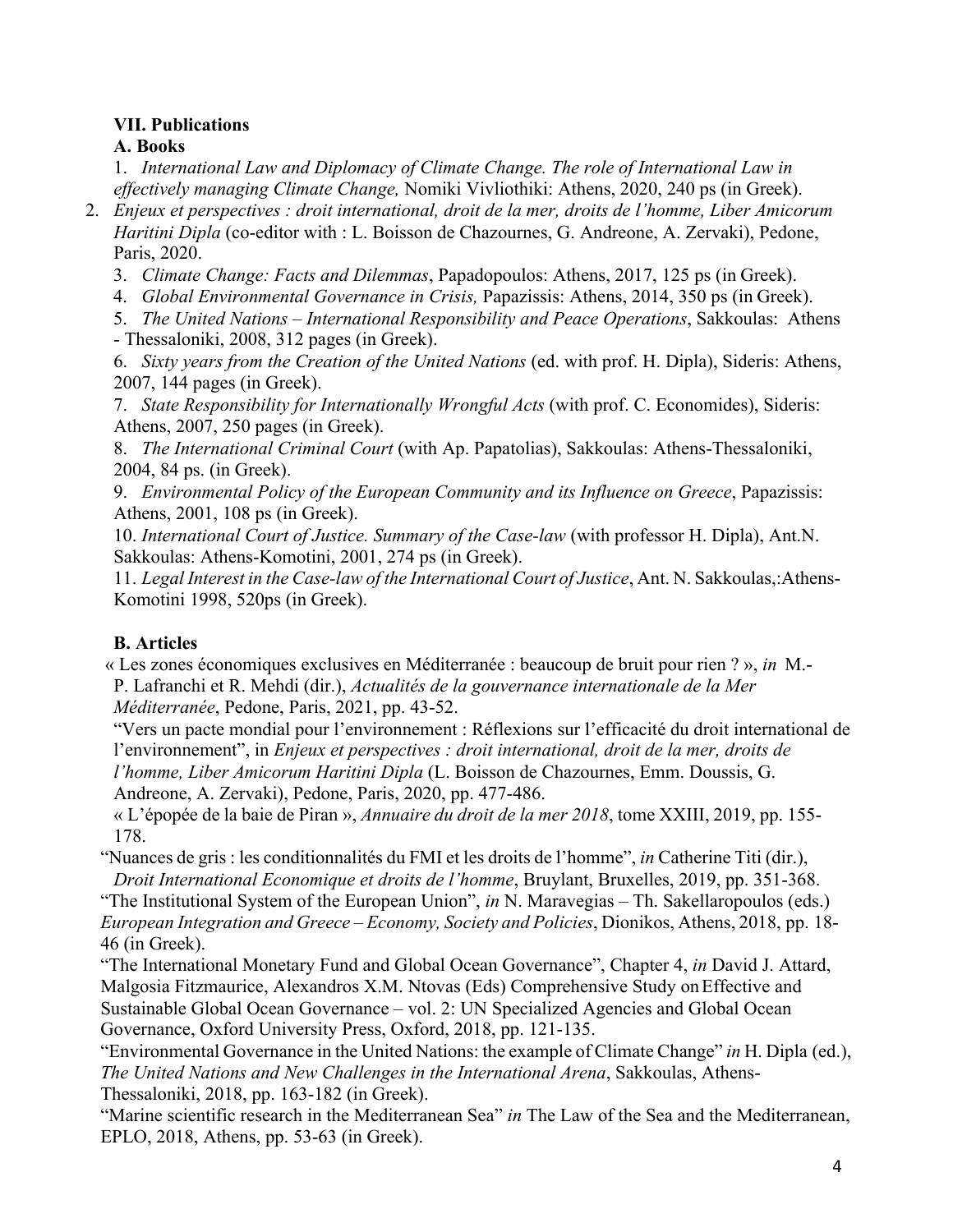"Does International Environmental Law Matter in Sustainable Development?", *Yearbook of International Environmental Law*, 2017, pp. 1-13.

"International State Responsibility", *in* K. Antonopoulos – K. Magliveras, *The Law of International Society*, 3rd ed., Nomiki Vivliothiki, Athens, 2017, pp. 455-484 (inGreek).

"International Responsibility of International Organizations", *in* K. Antonopoulos – K.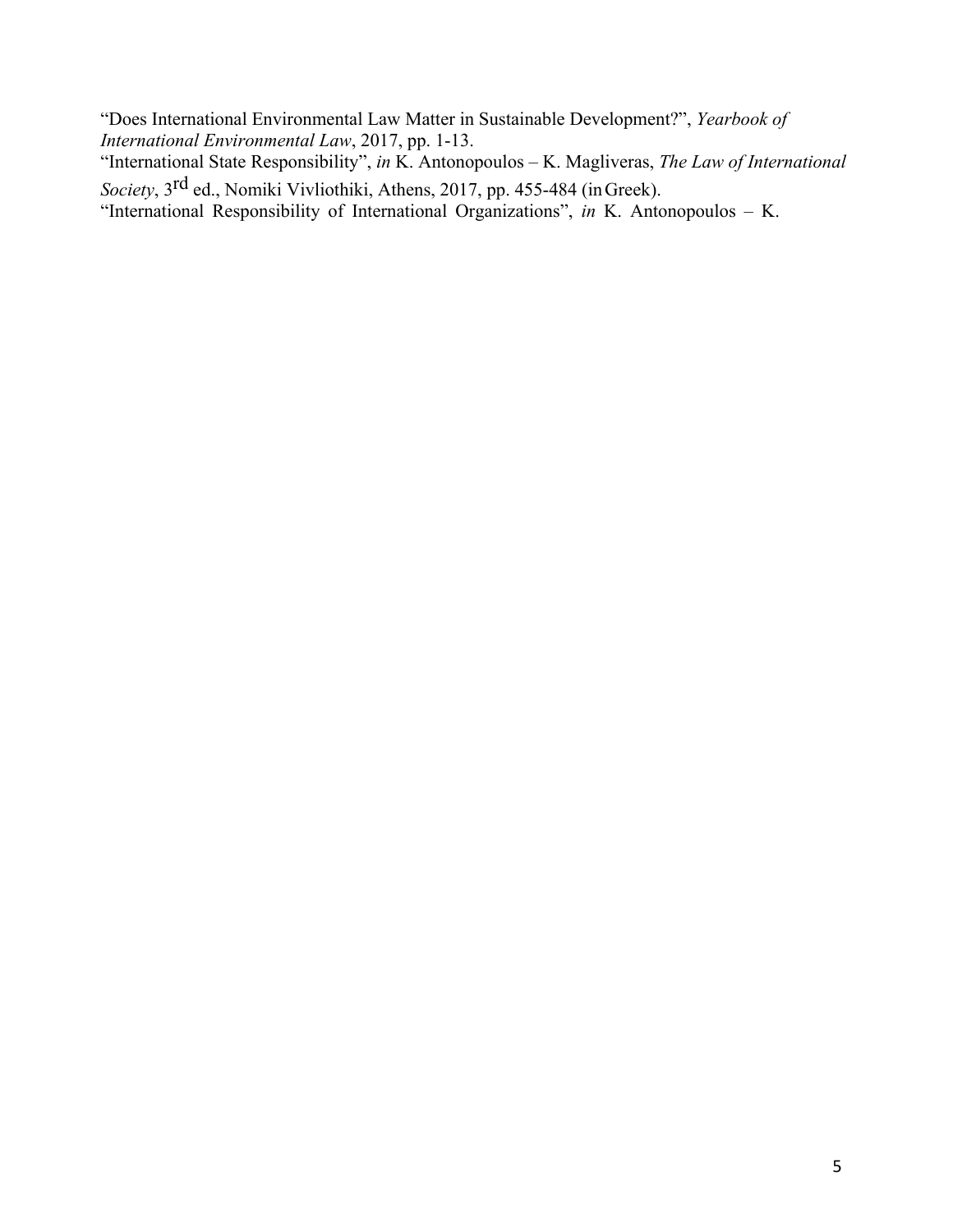Magliveras, *The Law of International Society*, 3rd ed., Nomiki Vivliothiki, Athens, 2017, pp. 485- 504 (in Greek).

"Marine Scientific Research", *in* G. Andreonne (ed.), *The future of the Law of the Sea. Bridging Gaps between national, individual and common interests,* MARSAFENET Springer, 2017, pp. 87- 104.

"Reconsidering the Marine Scientific Research in the Adriatic and Ionian Seas: Taking Stock and Looking Ahead" *in* A. Caligiuri (ed.), *Governance of the Adriatic and Ionian Marine Space,*  Editoriale Scientifica: Milano, 2016, pp. 107-118.

"Multilateral Diplomacy", *in* Th. Dokos (ed.), *White Paper on the Greek Foreign Policy, Defense and Security,* I. Sideris, Athens, 2016, pp. 241-246 (in Greek).

"Responsibility to Protect: Current issues and practical implications", *in* A.I. Metaxas (ed.), *Political Science: Interdisciplinary Approach of Political Action*, vol. VII: International Relations, Sakkoulas, Athens, 2016, pp. 197-214 (in Greek).

"The protection of the environment in the European Union", *in* N. Maravegias (ed.), *European Union: creation, evolution and perspectives,* Kritiki: Athens, 2016, pp. 385-402 (in Greek).

"The European Union and International Environmental Law" *in Essays in honor of Professor Panayiotis Kanellopoulos*, Sakkoulas, Athens-Salonica, 2015, pp. 139-159 (in Greek).

"Sauver les baleines contre les baleiniers : coup de projecteur sur l'arrêt de la CIJ du 31 mars 2014", *Annuaire de Droit de la Mer*, 2013, pp. 175-198.

"Revisiting the Responsibility of International Organizations: Taking Stock and Looking Forward", *in* Th. Skouteris-M. Vagias (eds.) *International Organizations and the Protection of Human Rights,*  Essays in honor of Professor Paroula Naskou-Perraki, Themis publications: Athens, 2014, pp. 47- 62.

"L'organisation politique à vocation universelle dans l'œuvre de Georges Scelle : théorie et applications", *in* C. Apostolidis – H. Tourard (ed.), *Actualité de Georges Scelle*, éd. Universitaires de Dijon, Dijon, 2013, pp. 133-147.

"The Europeanization of the Greek Environmental Policy", *in* N. Maravegias (ed.), Europeanization of the Mediterranean, Nomiki Vivliothiki, Athens, 2013, pp. 297-326 (in Greek).

"State Responsibility from the Turkish Invasion in Cyprus in 1974", *in* P. Papapolyviou –

A. Syrigos – E. Hatzivasiliou (eds.), *The Cypriot Issue and the International System 1945-1974*, Patakis, Athens, 2013, pp. 289-303 (in Greek).

"The International Environmental Protection System" *in* A. Kontis – Ch. Tsardanidis(eds.), *International Political Economy II*, Papazissis, Athens, 2012, pp. 871-896 (in Greek).

"The Europeanisation of the Greek Environmental Policy: Between Ambition and Ambivalence", *Revista de Estudios Europeos,* n. 58, Julio-Diciembre 2011, pp. 47-66.

"International Humanitarian Law and the UN Peace Operations", *in* K. Koufa (ed.), *Collection of essays in international humanitarian law*, Sfakianakis, Salonica, 2011, pp. 115-156 (in Greek).

"La protection de l'environnement dans la jurisprudence récente de la Cour Internationale de Justice

: à propos de l'arrêt des *Usines de pâte à papier sur le fleuve Uruguay* (20 avril 2010)", *Revue Hellénique de Droit International,* 2011, n. 2, pp. 661-688.

"Seal the Deal: a New Approach on Climate Change", *in* S. Dalis (ed.), *From Bush to Obama: International Policy in a Changing World,* Papazissis publishers, Athens, 2010, pp. 240- 256 (in Greek).

"Le principe d'intégration", *in* P. Billet, M. Durousseau, G. Martin, I. Trinquelle (dir.),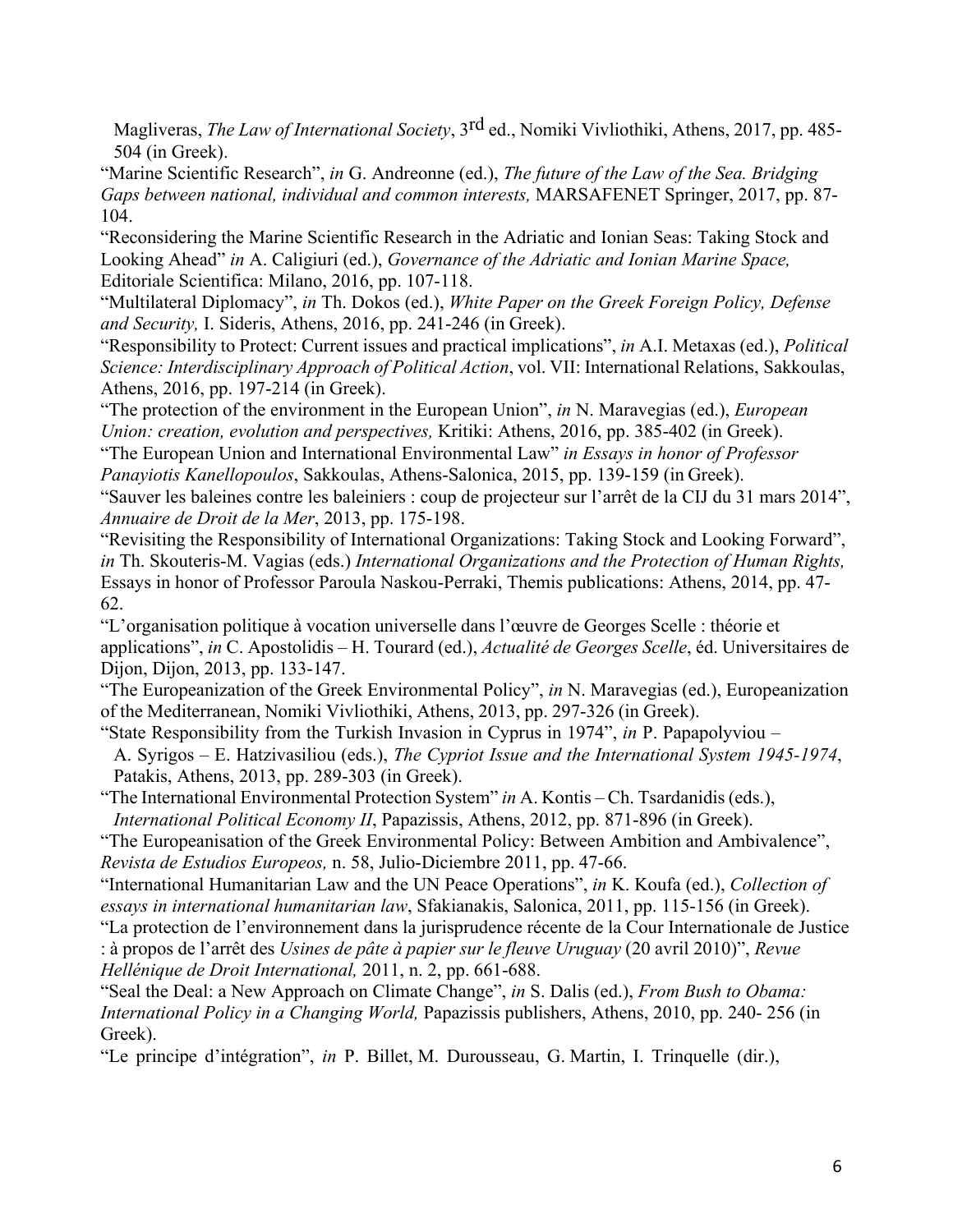*Droit de l'environnement et protection de la santé,* Société française pour le droit de l'environnement, collection : logiques juridiques, éd. L'Harmattan, Paris, 2009, pp. 255-260.

"International Regulations for the Protection of the Environment: General Characteristics,

Weaknesses and New Challenges", *in* I. Vassilopoulos (dir.), *The Contribution of Jurisprudence in the Evolution of Environmental Law,* Sakkoulas,: Athens-Thessaloniki, 2009, pp. 121-132 (in Greek).

"L'évolution du système de Barcelone : Le protocole sur la gestion intégrée des zones côtières de la Méditerranée", *Annuaire du droit de la mer*, 2008, pp. 371-386.

"*Quis custodiet ipsos custodies*? International Responsibility and International Organisations", *in* St. Perrakis (ed.), *International Organisations: Legal aspects and policies*, Ant.

N. Sakkoulas: Athens – Komotini, 2008, pp. 33-64 (in Greek).

"The UN Contribution in the Protection of the Environment" *in* H. Dipla – Emm. Doussis (eds.), *Sixty years from the Creation of the United Nations*, Sideris: Athens, 2007, pp. 215-233.

"The Legal System of the European Union", *in* N. Maravegias – M. Tsinisizelis (eds.), *New* 

*European Union, Organization and Politics*, Themelio, Athens, 2007, pp. 214-240 (in Greek). "Environmental Protection of the Black Sea: A Legal Perspective", *Southeast European and Black* 

*Sea Studies*, vol. 6, issue. 3, September 2006, pp. 355-369.

"The African Union" (with P. Navrozidis), 23 *Hellenic Review of Political Science*, 2004, pp. 138- 164 (in Greek).

"The protection of the marine environment in the Aegean and the Black Sea", *in* H. Dipla –

C. Rozakis (eds.), *The Law of the Sea and its Implementation in Greece*, Sideris, Athens, 2004, pp. 295-313.

"Iles, îlots, rochers et hauts-fonds découvrants", *in* INDEMER, *Le processus de délimitation maritime*, *Etude d'un cas fictif*, Pedone: Paris, 2004, pp. 134-166.

"L'accord du 17 février 2003 entre Chypre et l'Egypte sur la délimitation de leurs zones économiques exclusives : bref commentaire", *Annuaire du droit de la mer,* 2004, pp. 143-155.

"Cultural Landscapes: A Model for Integrated Management" (with A. Zervaki), *in* A. Deffner, D.

Konstadakopulos, Y. Psycharis (eds.), *Culture and Regional Economic Development in Europe: Cultural, Political and Social Perspectives*, University of Thessaly Press, Volos, 2003, σελ. 459-470.

"La protection du milieu marin en mer Egée", *Annuaire du droit de la mer*, 2001, pp. 9-45.

"Intérêt juridique et intervention devant la Cour Internationale de Justice", *Revue Générale de Droit International Public,* 2001, n° 1, pp. 55-91.

« The Charter of Fundamental Rights of the European Union: a step forward the political union? », *in* S. Dalis (ed.), *From Amsterdam to Nice. Europe and Greece in the new era*, Kritiki, Athens, 2001, pp. 254-260 (in Greek).

"Turkish Claims in the Aegean: legal and political aspects", Research paper, Institute of Defense Analysis, Athens, 2001 (in Greek).

"The Charter of Fundamental Rights of the European Union: a constitutional protection of Human Rights?", *ELIAMEP Yearbook*, 2001, pp. 253-259 (in Greek).

« L'intérêt juridique comme condition de l'intervention devant la Cour Internationale de Justice », 52 *Revue Hellénique de Droit International*, 1999, pp. 281-320.

#### **VIΙΙ. Membership of Scientific Societies and other scientific bodies.**

International Law Association (ILA): member of the ILA International Committee on Role of